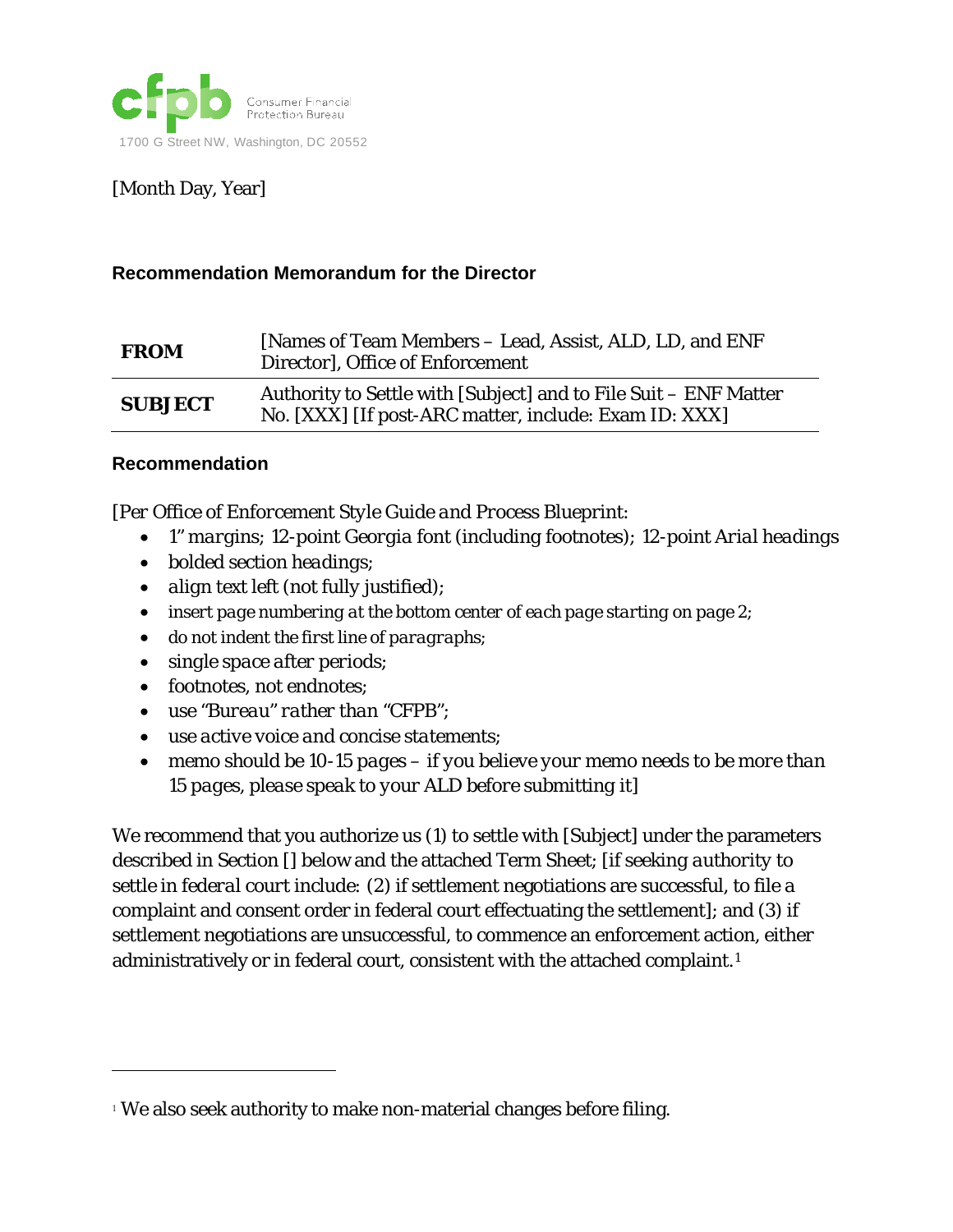# **I. Overview**

# XXX

XXX, we recommend trying to resolve this matter through settlement. Because the specific terms of any consent order will be subject to negotiation and ongoing modification, we are not attaching a draft consent order to this memorandum. As settlement negotiations proceed, we will discuss a proposed order with the Legal Division before we submit it to you [*if negotiating an administrative consent, include*: for signature]. If settlement negotiations fail, we seek authority to commence an enforcement action, either administratively or in federal court, consistent with the attached complaint.

# **II. Factual Background**

[Relevant facts, including adverse facts]

# **III. Legal Analysis**

[Legal analysis of violations that form the basis of the contemplated settlement and proposed action, including analysis of legal weaknesses and contrary precedent]

# **IV. Recommendation to Settle or Sue**

# **A. Summary**

[Summary of proposed settlement parameters; brief description of relief to be sought in litigation, especially if different]

# **B. Discussion**

[Describe basis for proposed settlement parameters; include analysis of potential Civil Money Penalties and statutory factors]

# **V. Assessment of Risks of the Recommended Approach**

[Description of legal or policy risks in settlement or litigation. Include an unbiased assessment of the strength of our claims.]